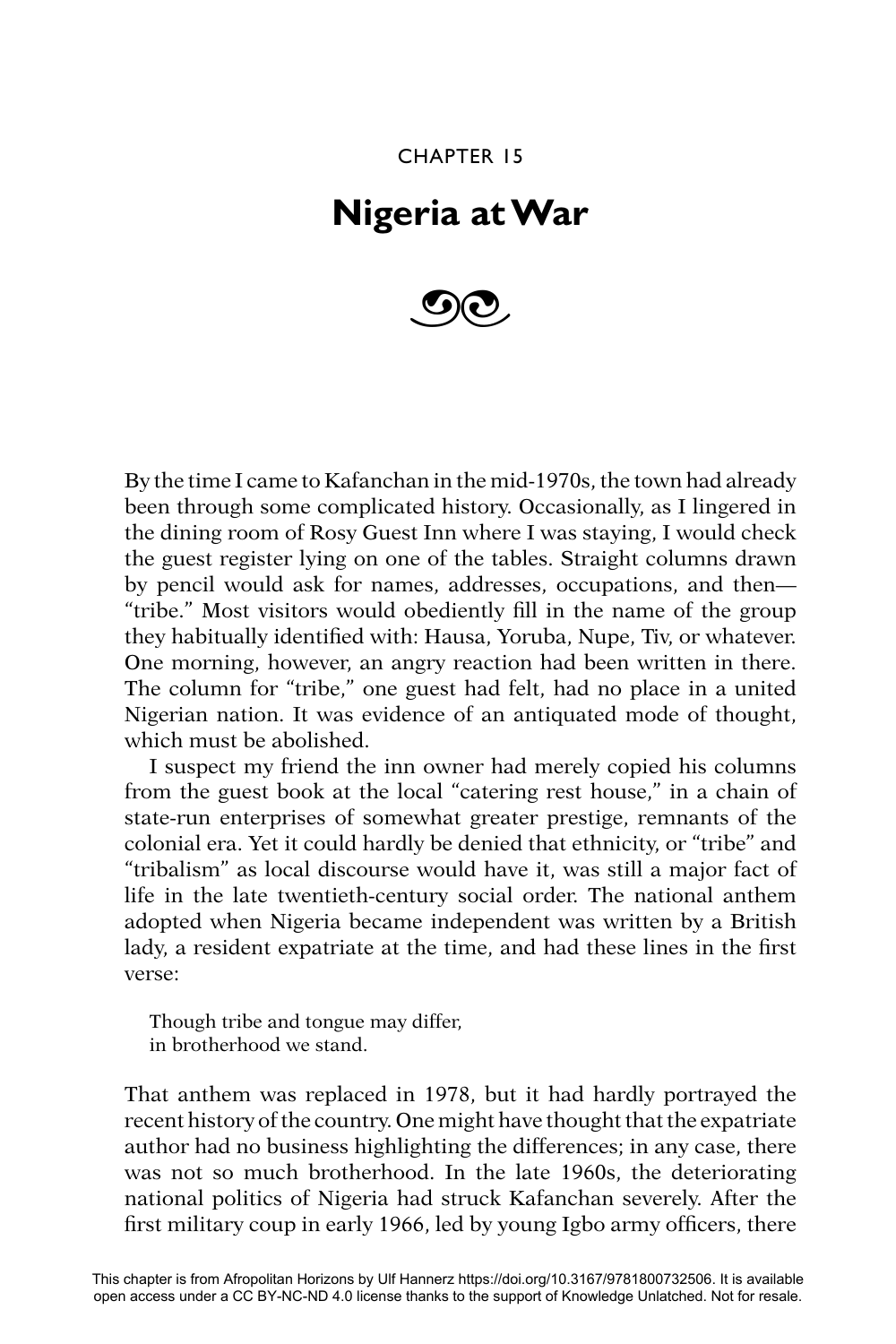were pogroms against Igbo settlers in the north. After a second coup, a countercoup led by northerners, the country fell apart. The southeast, fundamentally Igbo country, declared its independence as the Republic of Biafra, and a war broke out.1 (There was a petropolitics involved, as the secessionist leadership considered that the recently identified sources of oil were in large part on Biafra territory.)

The Igbo community in Kafanchan at first believed it was safe. After all, it was strong, numerically and in other ways. But then there were rumors that truck-loads of men eager for a fight were on their way from the north, and Emir Isa Muhammadu declared that he could not guarantee the safety of the Igbo in Kafanchan. So more or less all of them hurried away, in large part by train, leaving from what, in a way, had been their railway station. Far from all made it back to their homelands, since many of them were massacred on their way. As the Igbo left, Kafanchan became for a time something like a ghost town. The houses they had abandoned were ravaged. Doors and zinc roofs were carted away. When rainy seasons came and went, mud brick buildings fell apart. But by then, locals, and more migrants from elsewhere in the country, had begun to fill some of the empty spaces.

The Biafra War lasted several years, with much loss of life, leaving the Igbo destitute and hungry. Some of those who made their way to Kafanchan in the early 1970s were returnees; others were younger people who had actually never been there before. But, while some advantageous niches in the urban economy could not be reclaimed, quite soon they were back running a great many of the stalls in the Kafanchan market place. (I mentioned the Onitsha connection of this commerce in chapter 6.) As I engaged in small talk with many of them, listening to their reminiscences, dwelling in considerable part on Biafran triumphs and heroic deeds, the only thing that could seem puzzling was that it was about a war that their side had actually lost.

Inevitably, in the times that followed, the war would come to figure prominently in Nigerian writing. The war novel that would eventually draw the greatest attention was Chimamanda Ngozi Adichie's *Half of a Yellow Sun* (2007)—the title alluded to the design of the Biafran flag which did much to establish the author's international fame. She had already made her successful debut, of course, with *Purple Hibiscus* in 2004. *Half of a Yellow Sun*, however, was probably the most celebrated Nigerian novel since Achebe's *Things Fall Apart* (with her *Americanah*  [2013] later coming in as the closest competition—see chapter 17). The central cast of five key persons is a microcosm of self-organizing diversity. To begin with, there is Ugwu, a houseboy evidently in his early teens, just arrived at the Nsukka campus home of his bachelor master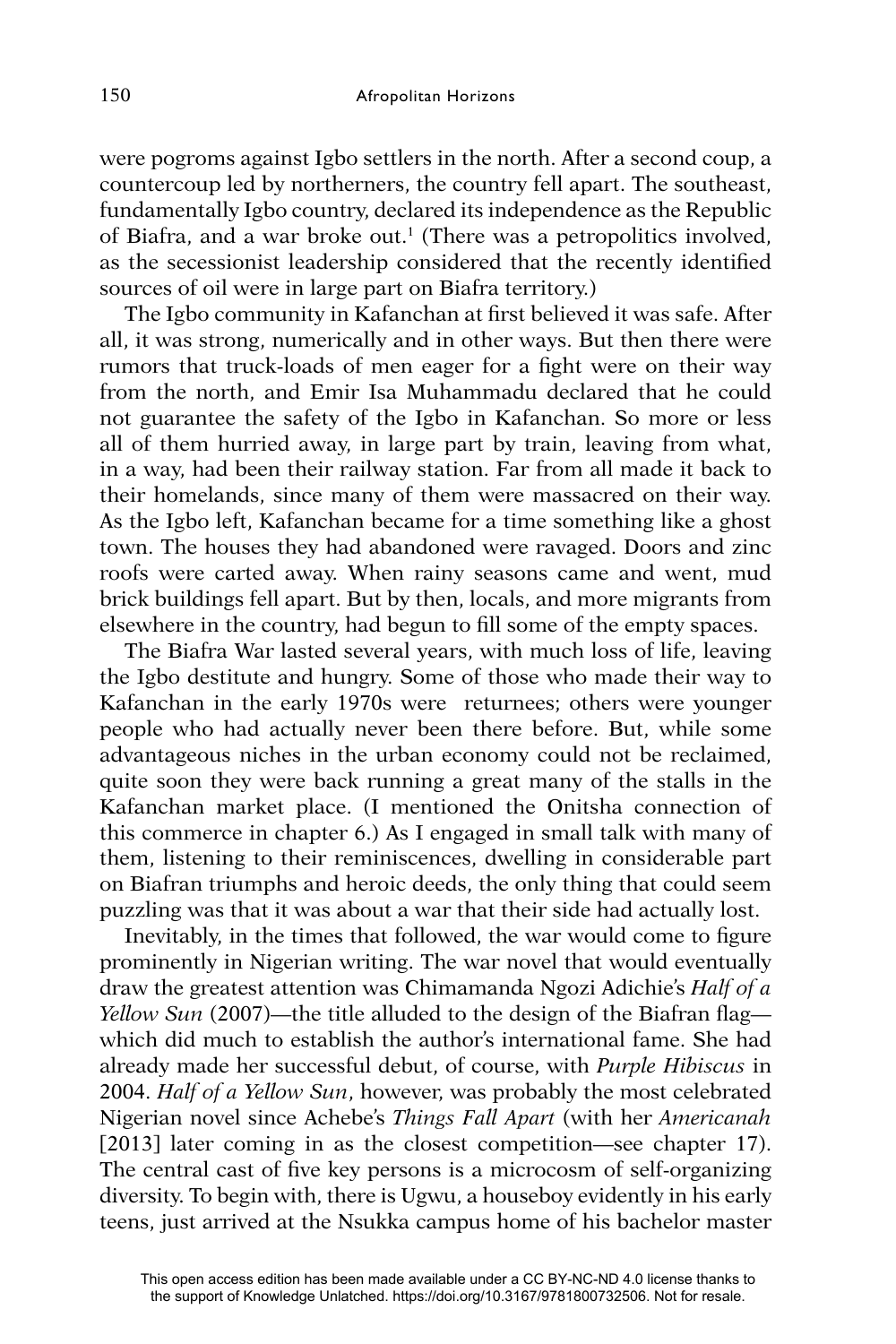Odenigbo, senior lecturer in mathematics (thus in the same discipline as Adichie's own father). Soon enough, Odenigbo's girlfriend Olanna shows up, back in the country with a master's degree in sociology from London, to pick up a job as sociology instructor at Nsukka. When Olanna goes back to Lagos for a brief visit with her parents—her father is a successful businessman there, making profitable, although shady, deals with the government—she also meets her twin sister, Kainene, who will soon take on running those parts of the family business based in Port Harcourt. Kainene is less pretty but has a sarcastic humor; perhaps she comes out as the strongest character in the book. Her rather shy British boyfriend, Richard Churchill, shows up soon enough in Nsukka, to do a research project on Igbo-Ukwu art. (His last name offers ample opportunities for "Winston" jokes.) So here is the entire transnational spectrum, from expatriate via been-tos to the servant boy fresh from the bush. There are other, less central people as well, such as Muhammed, Olanna's ex-boyfriend; he is still a friend, so Olanna takes the train to visit him and his family in Kano. She finds the *sabon gari* (the migrant quarter where most Igbo live) dreary, and admires the walls of the old city. The time, to begin with, is the early 1960s, not really anywhere close to the war yet. Still time for animated postcolonial campus conversations about world affairs and about the comparative qualities of British and American higher education, after breaking the kola nut—and for critical comments about Balewa, Northerner federal prime minister in power in Lagos, too inclined to listen to the British.

Forward now to January 1966. Ugwu, Nsukka-based for several years, visits his home village briefly, and senses his growing distance to it. Then comes the announcement of the first military coup. During the following months, the political and business terrain in Lagos is in upheaval, and the twin sisters' affluent parents take one overseas trip after another, while reflecting on how to manage their financial and social investments in the new situation. Gradually the situation in the North worsens for the Igbo. There are graphic mini-accounts of some of the atrocities. Olanna, on a family visit to Kano, has to have the help of Muhammed to get out of town. By the time she gets back to Nsukka, after a difficult, long journey by train and then a shorter journey by taxi, she is exhausted and falls ill. One high Igbo officer, very likely involved in the first coup and a childhood friend of Olanna's, also has to flee the North, hides in the outskirts of Kafanchan briefly, and then escapes concealed in another southbound train. As an expatriate, Richard is freer to move around in the country. Returning from London through Kano, he witnesses the murder of a young, friendly Igbo gate attendant at Kano airport.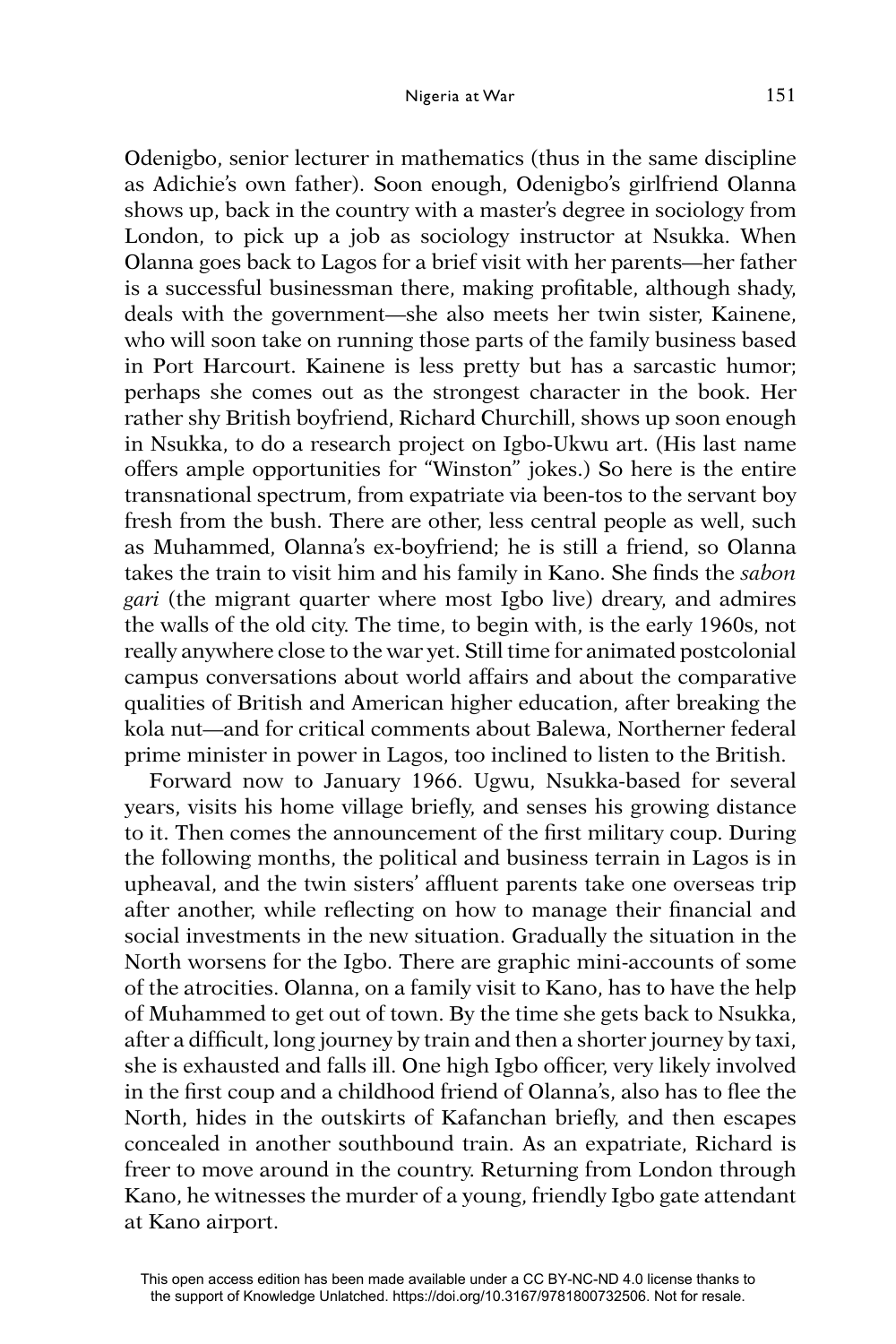Nsukka is soon overrun by Nigerian troops. The story becomes one of evacuations and evacuations again; new postings in the Biafra administration; Kainene's and Olanna's parents relocating abroad once more; back in Biafra, families splitting apart as some hit the road and others do not; proclaimed instances of triumph; below-standard accommodation; air raids; and in between, moments of near normality and subtle negotiations over close but ambiguous relationships.

Now (surprisingly, but a smart move by Adichie) the book takes us back to the early 1960s again. This section offers backstage information for understanding these relationships. Ugwu goes to school, and has high hopes for his future. In his room in Boys' Quarters, he reads newspapers and magazines, and learns about things that have been beyond his horizon before. Olanna's and Kainene's mother gossips with her woman friends about other women's affairs and their own expensive consumer habits, and upbraids a newly hired but elderly servant, while her husband has a mistress living in a house he has provided. While Olanna is away from Nsukka, Odenigbo's mother moves into his house, complains about that woman friend of her son's who is most likely a witch, and brings a village girl, whom she gets into her son's bed for a brief sexual encounter. Olanna learns of this, is quite upset, and has her own one-night engagement with Richard, which in turn leads Kainene to break off her relationship to her twin sister—and to burn Richard's book manuscript on Igbo-Ukwu art.

Then back again in a new section to war time. Odenigbo does trivial although exhausting office work, but also joins the Agitator Corps to make patriotic speeches to villagers. Olanna teaches school. Kainene runs a refugee camp. Richard gets to write pieces for the Propaganda Directorate. Dull relief foodstuffs from the Red Cross, and a descent into poverty, with a new Biafran currency—pretty notes. Kwashiorkor, an illness caused by protein deficiency, spreads with obvious symptoms among the children. Opportunities for corruption and petty crime are plentiful in the interstices of the war effort. Odenigbo hears that his old mother has been killed, shot by "the vandals," and after he fails in his attempt to secure her remains, he turns more to drinking, at the Tanzania Bar, so named to honor one country that has recognized Biafra. Ugwu, around twenty years old by now, has faithfully followed his master's household even as its quarters have become increasingly cramped, but one day he is seized and forcibly recruited to a wild band of Biafran soldiers. Successfully killing a number of enemy soldiers in an explosion, he earns a new nickname as "Target Destroyer." Then, with his new peers, he participates in a gang rape of a bar girl.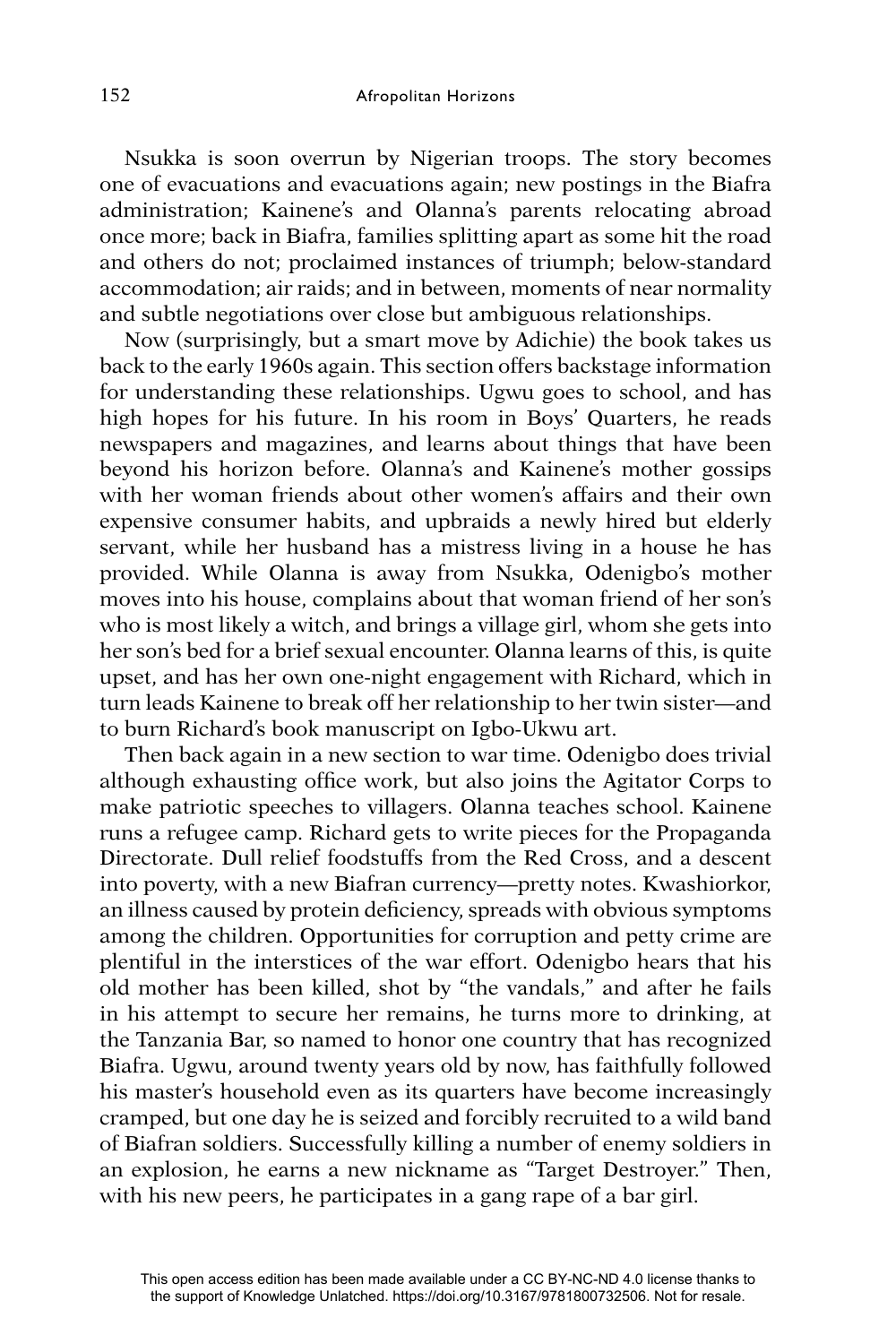Now Ugwu is gone again, reported dead in battle. But that turns out not to be true; although injured, he returns, but he has largely lost interest in Biafra and its war. All five key persons are finally together again, getting along better than for some time, but times are very hard. There is little to eat, and although Odenigbo can drive in search for foodstuffs, the scarcity of petrol means that he cannot get far. As Biafra finally collapses, Kainene goes out to search for whatever might meet their most basic needs—but does not come back. She vanishes, and the search for her everywhere is hopeless. The remaining four make it back to their old house in Nsukka. It is in shambles. Odenigbo finds piles of his books burned. As Richard goes to Kainene's old house in Port Harcourt, a strange woman lives there, and orders him out. It has been turned over to her, defined as "abandoned property." Olanna's and Kainene's parents have returned to Lagos from overseas. But the book ends without Kainene. A final mystery.

Reading *Half of a Yellow Sun*, one may feel that Kainene and the other four central characters are indeed made to come alive, portrayed in depth, in their passage through their complicated personal ties to each other as well as the tumultuous war scene. It will remain a story of things falling apart in Igbo society once more, now in a postcolonial era. But then Adichie was born in 1977, almost fifty years after Chinua Achebe, several years after the war ended; so in a way, like Achebe's book, this was already historical fiction, portraying the experience of people in a generation before her own. In a postscript interview, Adichie says that she could draw on the memories of her parents, both of whom had lost their fathers in the war. Yet a lot more research had also gone into the book.

We could note that not so long after the book appeared, in 2014, Biyi Bandele, Kafanchan-born, familiar from chapter 14, turned *Half of a Yellow Sun* into a film. He had moved in his war coverage from Burma to Biafra.

Of those well-known Igbo writers who were themselves of the war generation, however, hardly anyone among the more prominent could really stay away from the topic. The first military coup was indeed more or less forecast by Chinua Achebe, in the novel *A Man of the People* (1966), published at just about the time the coup occurred. But their writing about the war itself came mostly when it had been over for some time.

Cyprian Ekwensi's *Divided We Stand* was published in 1980, by Fourth Dimension Publishers in Enugu, but the back cover says that it was written eleven years earlier, "in the heat of battle." It focuses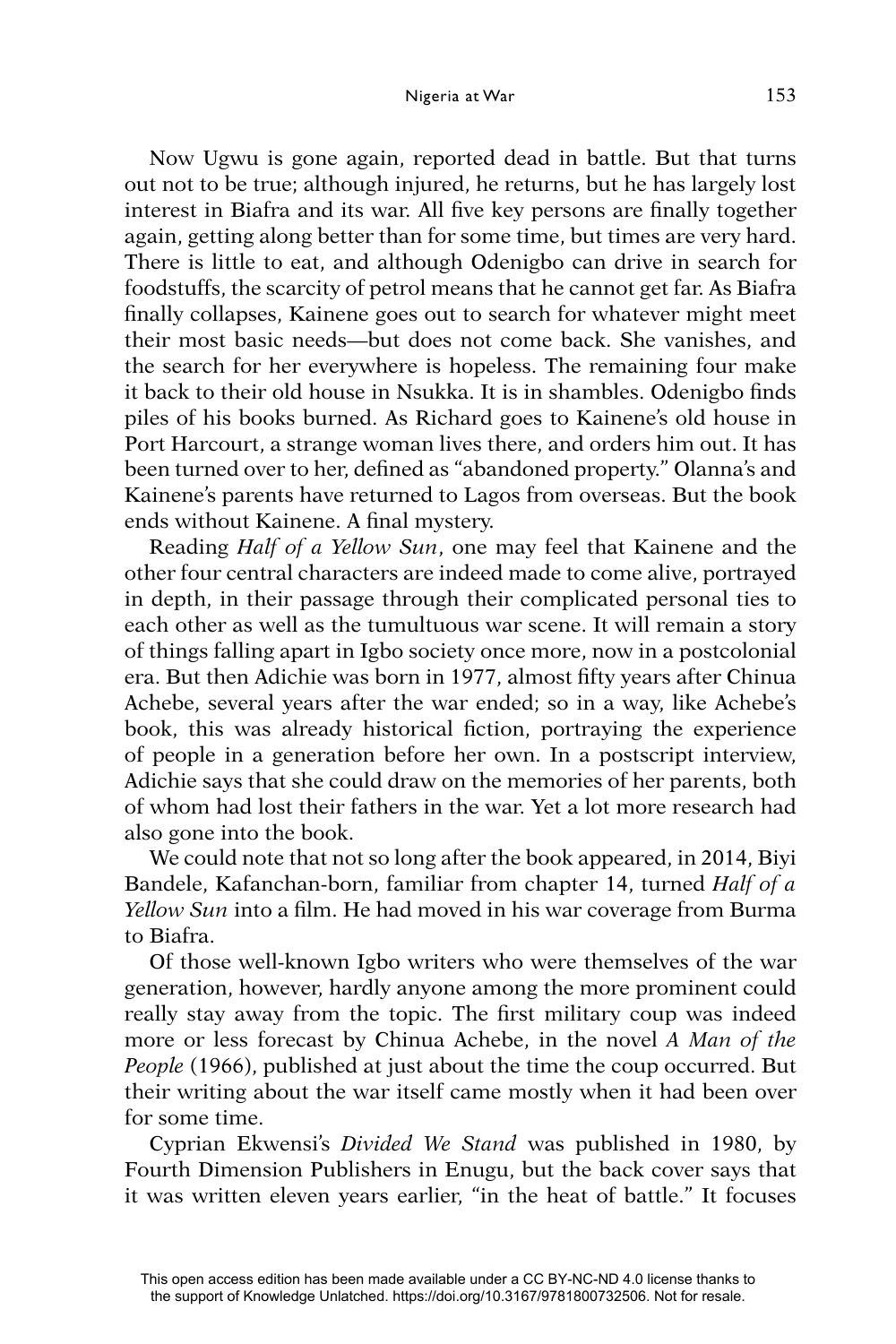on one family. To begin with, one may recognize a kind of rerun of Ekwensi's *Iska* (see chapter 5)—there is a prewar romance in Kaduna between a young Igbo woman and a Northern man. Selina Chika has been to a convent school there, receiving "the Roman Catholic education that practically turns every girl into a nun." Then she has been a civil servant, although with the Northernization policy there is no future for her there. Her boyfriend is Garuba Zaria, Northerner, and a major in the Nigerian army.

As the January 1966 coup occurs, Garuba finds himself close to the coup leader, while Selina escapes by truck to the family home in the Jos *sabon gari*, where her mother is waiting. (We may recall that Ekwensi spent some childhood years in Jos.) The most central figure among the family members in the story, however, is her brother, Isaac Chika, a star journalist at the newspaper *West African Sensation*, and in Lagos with his family. (This paper was also in *People of the City* and in *Iska.*) Yet another brother, Ben, is also in Lagos as a businessman, but remains mostly more distant.

Ekwensi allows considerable space for the events leading up to Biafra's birth as a nation. In those times after the first coup when the Igbo officers seem to be in power, the Araba king is plotting in Kaduna with his associates. Then the pogroms break out all over the North, and the second coup occurs, that of Northern officers. The period that follows seems a bit two-faced: in the North, the violent, looting crowds call out for their own secession, while in Lagos, the military and the politicians want a united country under Northern domination.

In Jos, Selina's mother Agnes prepares to join the exodus to the Igbo homeland: "The streets were filling up with more Eastern people on the run from parts further north. They were carrying their children on their backs, their possessions on their heads, while their wounds were wrapped in rags" (Ekwensi 1980: 86). After a fruitless journey back to Kaduna and then Kano, Selina escapes by air, saved by a "tall white woman," apparently from something like the Red Cross. The family comes together in its generations-old compound in Nkissi, a village close to Onitsha. Pa Chika, eighty years old, has been living there for some time already, after retiring from his Jos business (which involved selling small arms, mostly for hunting purposes).

All over the East, telephone kiosks and telegram counters at post offices are crowded with people pleading with relatives who are elsewhere—Lagos, Benin, Jos, Osogbo, Kano, Kaduna, Katsina, Bukuru—to return home immediately. Ben and Isaac and their families make it back by different routes. Isaac, having left the *West African Sensation*, is soon with the Biafran Press Service. When he goes to a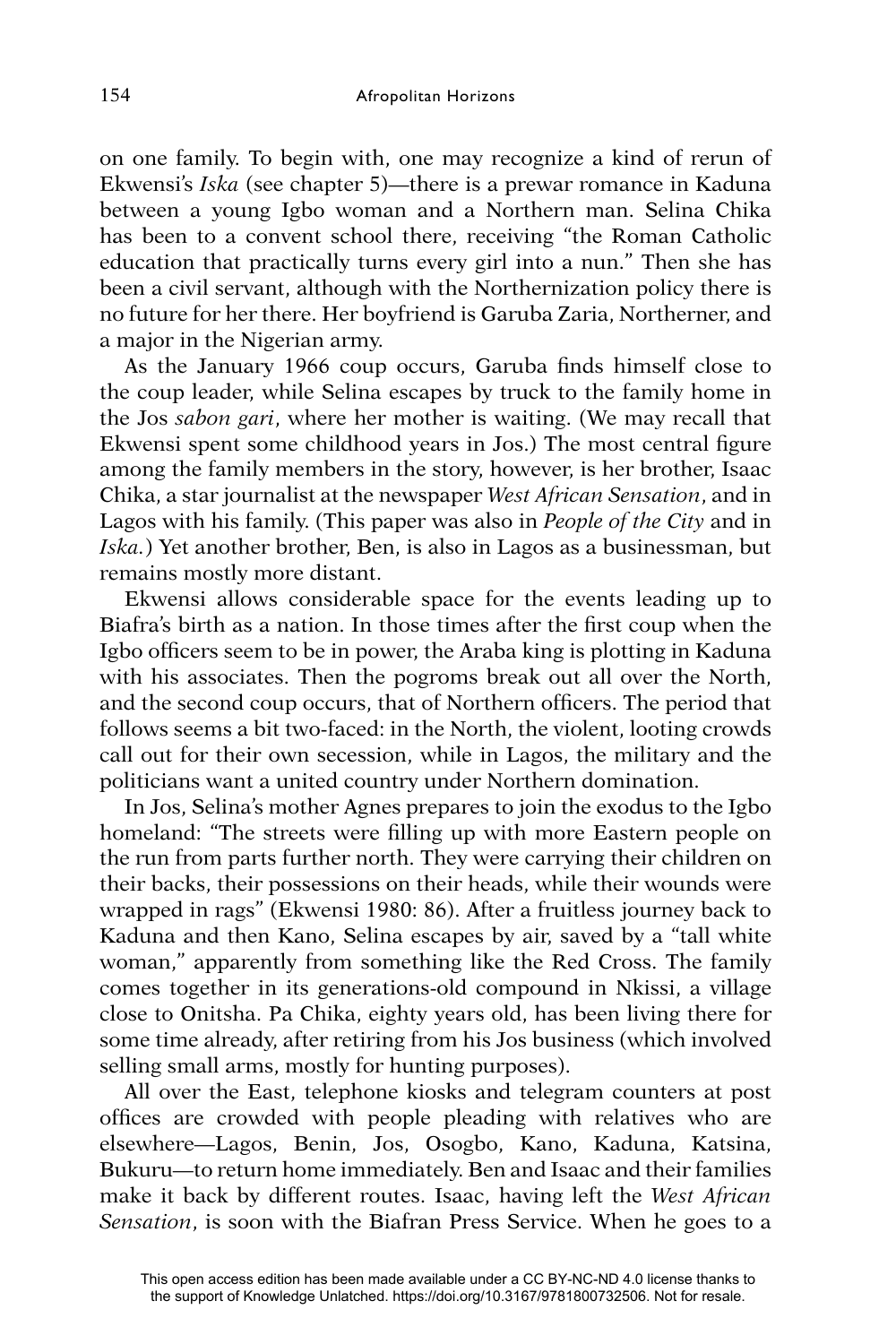petrol station for fuel for his car, he runs into a white man, evidently a Reverend Father, buying two big drums of it. It turns out, however, that this is no Reverend Father, but a mercenary.

As Nigerian troops approach, the family has to be evacuated from Nkissi. It turns out that Garuba Zaria is one of the officers designated to lead the invasion of the heartland, with a son of an emir as his second in command. They do not agree on everything, but the son of an emir is "something of a god." On the Biafran side, brother Ben Chika is decorated for his bravery, but then he is killed in an ambush. The body is taken back to Nkissi. Planes flying in from Nigeria, some of them Russian, bomb everywhere, including schools. Selina is working for the Red Cross.

Isaac Chika travels with a Biafran delegation to a peace conference in Addis Ababa, hosted by the Organisation of African Unity, OAU. Sitting with the world press, he sees the Nigerian delegation entering "in outdated long robes that needed laundering." His Imperial Majesty Haile Selassie speaks in Amharic, immediately translated into English and French. In the evening, soul music plays in the bars and night clubs. Returning home, he finds his father harvesting his yams and cassava.

While Selina has found a new boyfriend, a freedom fighter whom she plans to marry, Garuba Zaria is wounded in battle and brought to the hospital where she works. They get to talk one last time before Garuba Zaria tries to escape and is killed. And then her fiancé is also killed, not even knowing that she is expecting his child. Entering the Biafran Press Service newsroom, Isaac meets a news flash that the Biafran forces have surrendered and that the leader of what had been his country has escaped, possibly to the Ivory Coast.

*Divided We Stand* is held together by the five members of the Chika family. One may not find Chukwuemeka Ike's *Sunset at Dawn* (1976) quite so accessible. A list of "principal characters" at the beginning of the book identifies twenty-six people. The plot seems somewhat unclear. In large part, the text is a running chronicle of, and debate about, the war—a debate between politicians, civil servants, academics, and businessmen. There is enthusiasm at the beginning, when the Biafrans even briefly launch a counteroffensive across the Niger River and get as far into the Midwest as Benin. Yet the Nigerians are moving in at several fronts, north and south. Nsukka falls, Enugu falls, Onitsha falls; Biafra is left with Umuahia as capital, and that is uncertain too. But the circle of companions, while bemoaning their losses, can see an advantage in the shrinking of their beer bellies—they fit more readily into their suits when there are occasions for putting them on. One of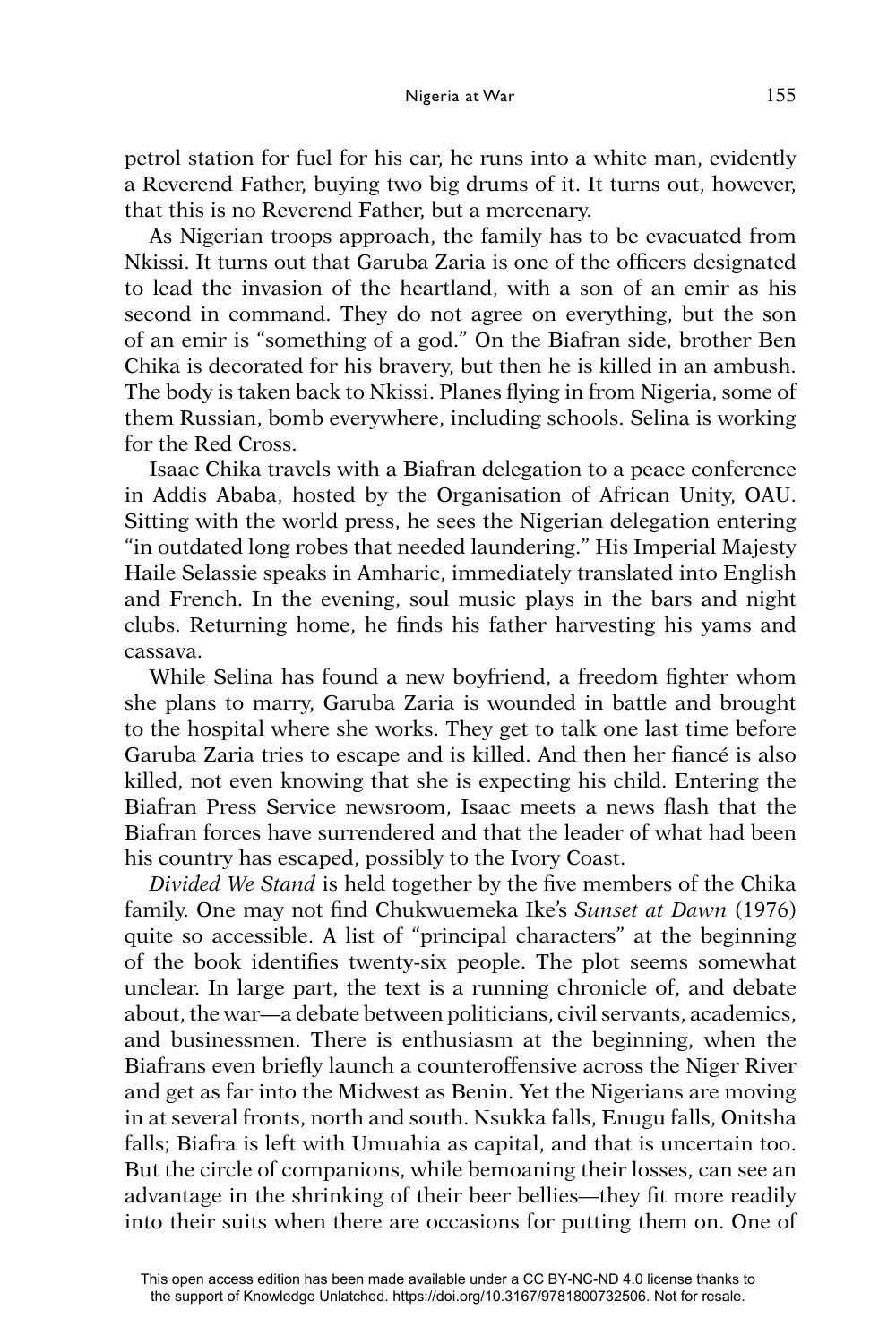the highest ranking of them, Amilo Kanu, emerges as the person most central to the narrative. Initially he is under some suspicion since he is rather slow deciding that he is on Biafra's side, and thus has to give up on his Lagos life and medical career. He also has a well-educated Hausa wife, Fatima, and this complicates things. She does not take readily to evacuation to an Igbo village. Her Hausa facial marks do not help her make local friends either. Then, when she comes unannounced to join her husband in Umuahia, he has to hide his newly acquired local girlfriend. Later Fatima is evacuated to Libreville, in Gabon, a country reasonably friendly to Biafra.

The buddies go on meeting. Their conversations celebrate brilliant weaponry inventions by Biafran scientists, at the same time as they keep up a running commentary on places lost to the enemy (largely Hausa soldiers), as well as on the strange taste of new locally brewed or distilled drinks substituting for the old imports. It is getting more difficult to keep up optimism as enemy aircraft drop bombs here, there, and everywhere. Personal stances change. One friend with a prominent business past, hitherto insouciantly secular, announces that he has given up on girls and is joining an evangelical group under a leader called Brother. Later, to the others, a member of the group comments, "When a man like that begins to talk about going regularly to prayer houses and all that jazz, I fear something has snapped."

Amilo Kanu decides that instead of keeping his exalted organizational position as director for mobilization, taking him relatively close even to His Excellency the Commander-in-Chief, he should join the young soldiers on the ground. This makes him briefly a public hero. But a Nigerian plane seeks him out in his hiding place and drops a wellaimed bomb. Fatima is ordered back from Libreville to be informed of his death. Then soon the war is over, as Biafra has to capitulate. One survivor reflects somberly over the reunion with Nigeria and the future of the not-so-united country. The book ends with nine pages of notes: explanations, and translations of Igbo expressions.

Cyprian Ekwensi and Chukwuemeka Ike were in Biafra during the war. (Ekwensi, with his Northern diaspora background, may never really have lived there before.) Chinua Achebe traveled extensively abroad, not least in the United States, stating the case for Biafra to varied audiences. In his collection of short stories, *Girls at War* (1972), the title story is more or less about what the title suggests, while most of the other stories are earlier writings from what had already become a twenty-year career. In "Girls at War," consequently placed at the end of the volume, the youngish Biafra bureaucrat, Reginald Nwankwo, runs into the same young woman at three points in time as the war unfolds.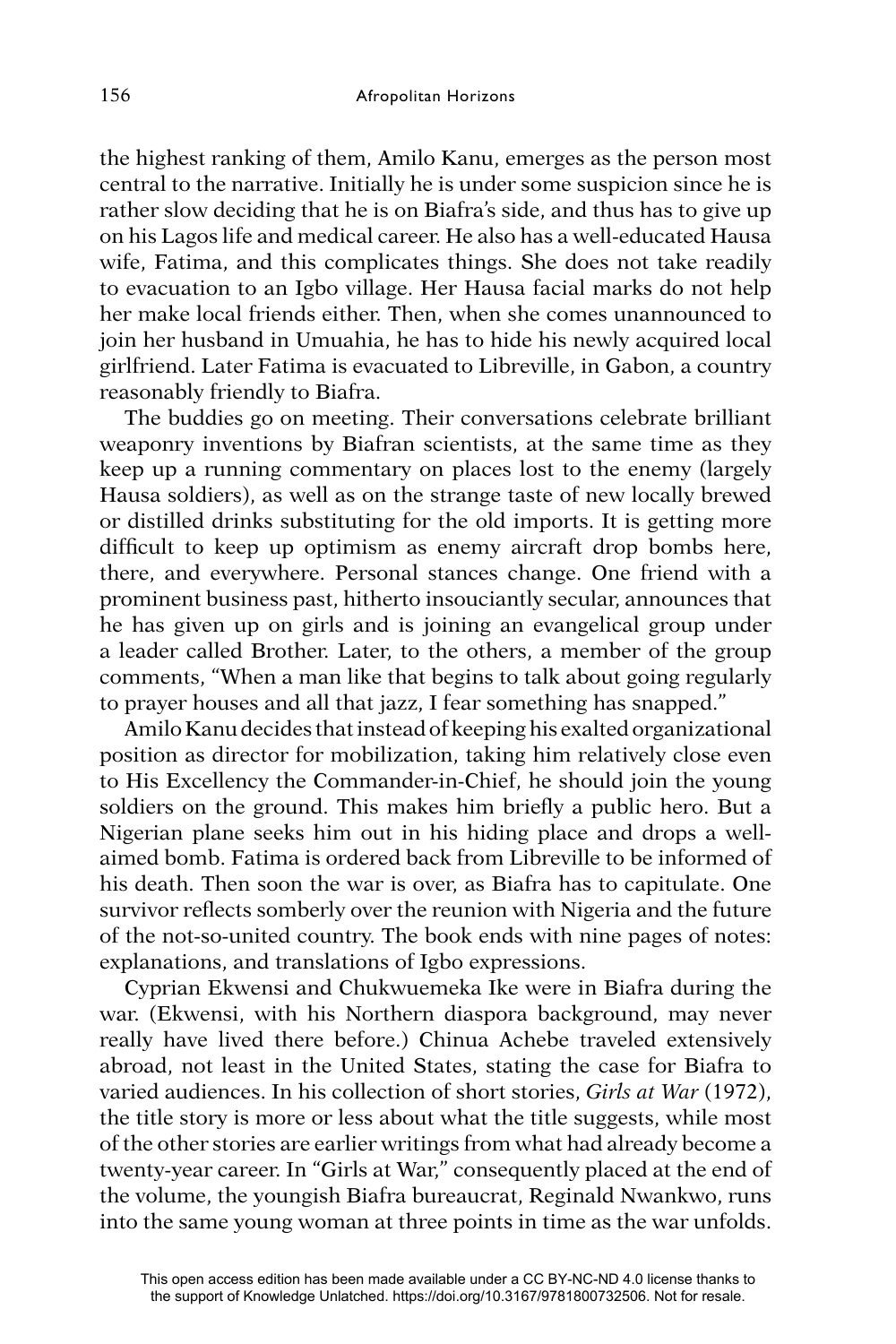## Nigeria at War 157

There is early patriotic enthusiasm, then a descent into corruption, smuggling, currency manipulation, and loose living. The girl, Gladys, is with the civil defense, and then in the fuel directorate. In her circle, one goes to Libreville, Gabon, to shop for things like high-heel shoes. The reader may wonder if Gladys will run into Chukwuemeka Ike's Fatima there.

By 1983, Achebe published a small book, *The Trouble with Nigeria*, again with Fourth Dimension Publishers. He was no longer so concerned with Biafra, and more with the larger first generation of Igbo and Yoruba political leaders—and finding the second generation following in their footsteps. There was now a civilian, elected government, and he had made an effort to engage with national politics, teaming up with the Northern reformist Aminu Kano in a new party. But now Aminu Kano was already dead. And as it would turn out, at the very beginning of the following year, the military would seize power again.

Then in 2012 came Achebe's *There Was a Country: A Personal History of Biafra.* In fact, the book is not entirely about the country that was, or the period in which it was a country. That takes up about half the book, which begins with Achebe's childhood and family life, and passes through the years before and after Nigerian independence. The narrative is rather artless, with a certain stream-of-consciousness quality, although it offers much detailed insider information about the overall conflict as well as about tensions within Biafra's elite. The comments on postwar circumstances are more brief. Published fi fty-four years after *Things Fall Apart*, *There Was a Country* would be Achebe's last book.

Most of the writers of Biafra war fiction, in the generation who experienced it, were of the more urban, educated, elite or near-elite, and they also wrote in large part about Biafrans of such characteristics. (Adichie's Ugwu, the houseboy, is an exception.) In such writing, there would be little about, as Cyprian Ekwensi (1980: 5) would put it, "the kind of Biafran woman whose life rotated around planting seasons, harvest time, the price of *gari* in the market." But there was also a short (85-page) novel by Flora Nwapa named *Never Again.* Nwapa had already published *Efuru* (1966), a full-length story of strong Igbo women and troubled marriages. *Never Again* was first self-published in Enugu in 1975, then republished in the United States in 1992. By that time, it could take its place in an expanding feminist literary wave, in the African Women Writers Series from Africa World Press in Trenton, New Jersey.

With her husband Chudi, Kate, the woman who is the first-person narrator in this story, is hardly in the lower strata of Igbo society either.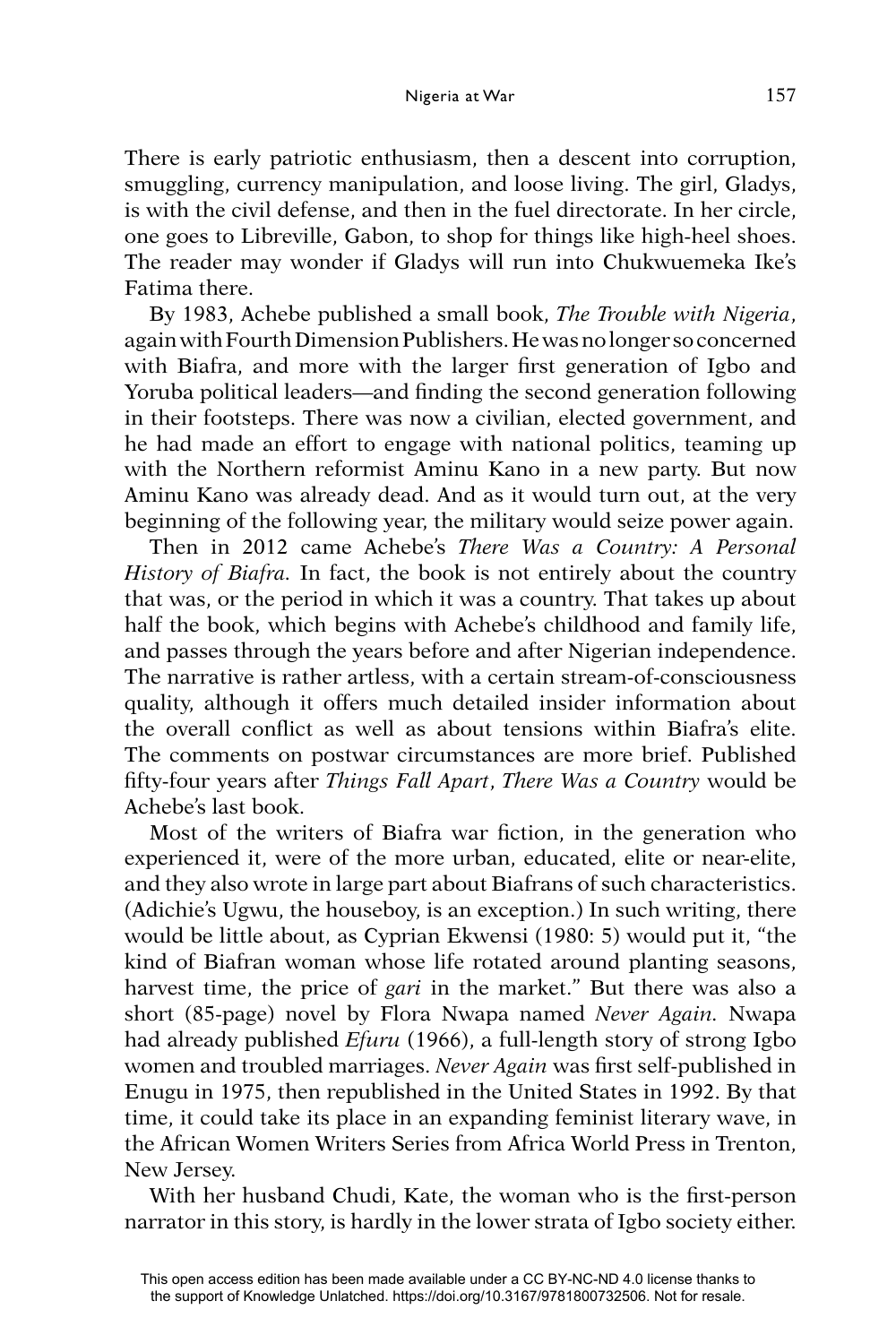They have a car, so as they plan their escape from their town, Ugwuta (aka Oguta, Nwapa's home town), in a war-torn area, they have to hunt for a can of petrol in the black market. But Kate comes across rather as an antiheroine. She is not pro-Nigerian, but more of a skeptic. The military triumphs and the wonderful feats of inventive Biafran scientists as reported by official news bulletins do not match what she observes around her. It all seems rather like what would lately have been termed "fake news," although of a patriotic sort. Kate is more inclined to trust the broadcasts of BBC, even if people around her find such listening habits politically incorrect—BBC is with the enemy. It seems Igboland at war is no longer characterized by the sort of transparency portrayed some years earlier by the anthropologist Victor Uchendu (see chapter 3). But the corpses, and the vagabonds and madmen in what has become a makeshift Nigerian prison yard, are very visible. When Kate and Chudi are finally able to return to Ugwuta, somehow freed from the occupiers, they learn that the townswomen have gone to sacrifice at the shrine of the Woman of the Lake. This pre-Christian deity, they understand, is the one who really delivered their town from the furies of the Vandals.

One might have thought that at least a civil war could have made the Nigerian writers turn inward, toward the battle lines running through the country. In large part that is true. Yet even here, there are again and again those outside involvements: Britain and Russia siding with Nigeria; some Francophone countries ambiguously friendly to Biafra. There are, too, Richard Churchill, Kainene's expatriate boyfriend, in *Half of a Yellow Sun*, and that mercenary masked as a priest in Ekwensi's *Divided We Stand.*

Just about all the fiction writing about the Biafra War that I have come across is by Igbo writers. There appear to be no portrayals of the excitement of "Araba," the threatened Northern secession, nor of the ambivalence of a soldier like Garuba Zaria as he strikes into the homeland of Selina, the girl of his intimate past. The main exception is Ken Saro-Wiwa's *Sozaboy* (1985). Saro-Wiwa, from a part of Southeastern Nigeria that was not Igbo country, had studied English on a scholarship at Ibadan, then went to teach at the University of Nigeria at Nsukka, but left when Biafra seceded, and became a civilian administrator in a part of the Niger Delta after it had been reclaimed by Nigeria. Apart from *Half of a Yellow Sun*, his book is the most acclaimed of the novels of this war.

*Sozaboy*, however, is not so simply a pro-Nigeria, anti-Biafra story either. In fact, neither "Nigeria" nor "Biafra" are explicitly named anywhere in the book, and there are no ethnic designations.2 This is a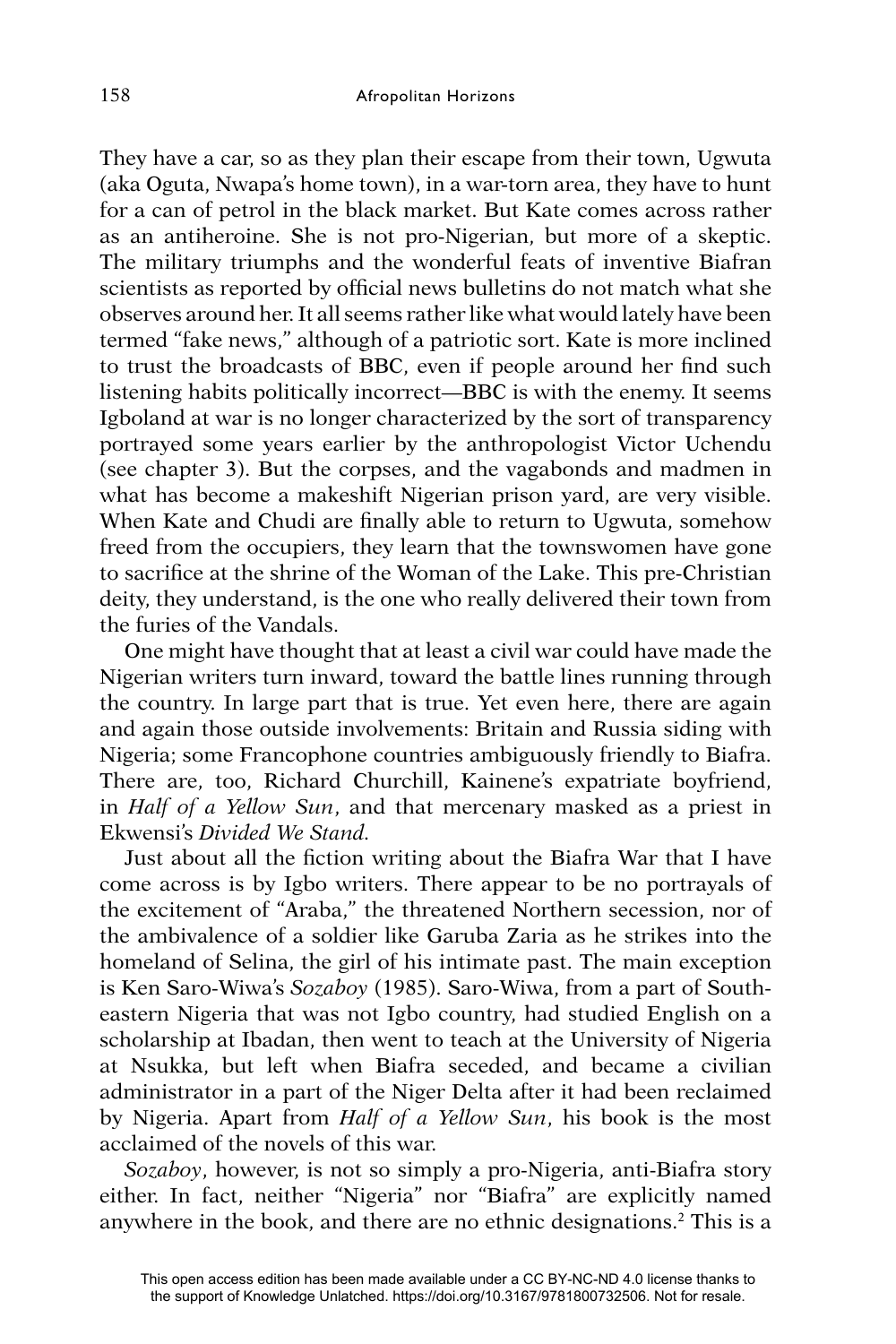first-person narrative, but soon enough that first person is there only as "Sozaboy," which is the generic term for "soldier boy." Not quite Standard English, obviously—but then the subtitle of the book is "A Novel in Rotten English." Saro-Wiwa offers an "author's note," in which he describes this as

a mixture of Nigerian pidgin English, broken English and occasional flashes of good, even idiomatic English. This language is disordered and disorderly. Born of a mediocre education and severely limited opportunities, it borrows words, patterns and images freely from the mother-tongue and finds expression in a very limited English vocabulary. To its speakers, it has the advantage of having no rules and no syntax. It thrives on lawlessness, and is part of the dislocated and discordant society in which Sozaboy must live, move and have not his being.

So here, then, some thirty years after Dylan Thomas described Amos Tutuola's style in *The Palm-Wine Drinkard* as "young English," and after that style drew the disapproval of educated Nigerian commentators, Saro-Wiwa can playfully exercise his own creativity, and academic specialty, in writing his book in a way where "rotten" may show some affinity to that "young." (It does not get so close to real pidgin as to become inaccessible to readers whose repertoire is confined to Standard English. Moreover, there is a five-page glossary at the end, explaining a number of terms and expressions.)

*Sozaboy* begins rather as comedy, on the local scene of the village Dukana, home of fishermen and farmers. There is the funnyman Duzia, who could have been a standup comedian, if he could only stand up but he is a cripple. There is the aging Zaza, a veteran of the Burma war, who knows about soldiering: he spent that war in the jungle trying to find "Hitla," the mysterious pet enemy of his British superiors. Chief Birabee is corrupt, and there is the inevitable preacher, Pastor Barika. And there is Sozaboy's dear mother (there is no father around). Sozaboy is an apprentice driver, caring for a truck engine and looking forward to the day when he will get a license. The nearest metropole is Pitakwa (that is, Port Harcourt). Breaks there on the trucking journeys allow him to hang out at the African Upwine Bar, where he meets the young waitress Agnes, who has somewhat ambiguously spent time in Lagos but turns out to be also from Dukana and is now returning there. She becomes the love of Sozaboy's life, and moves in and marries him.

War breaks out, although to begin with it seems rather remote. But when the apprenticeship comes to look less promising, Sozaboy enrolls as a soldier at Pitakwa, indeed becoming a sozaboy. In short, he goes out with his mates to shoot at the enemy, but gets caught,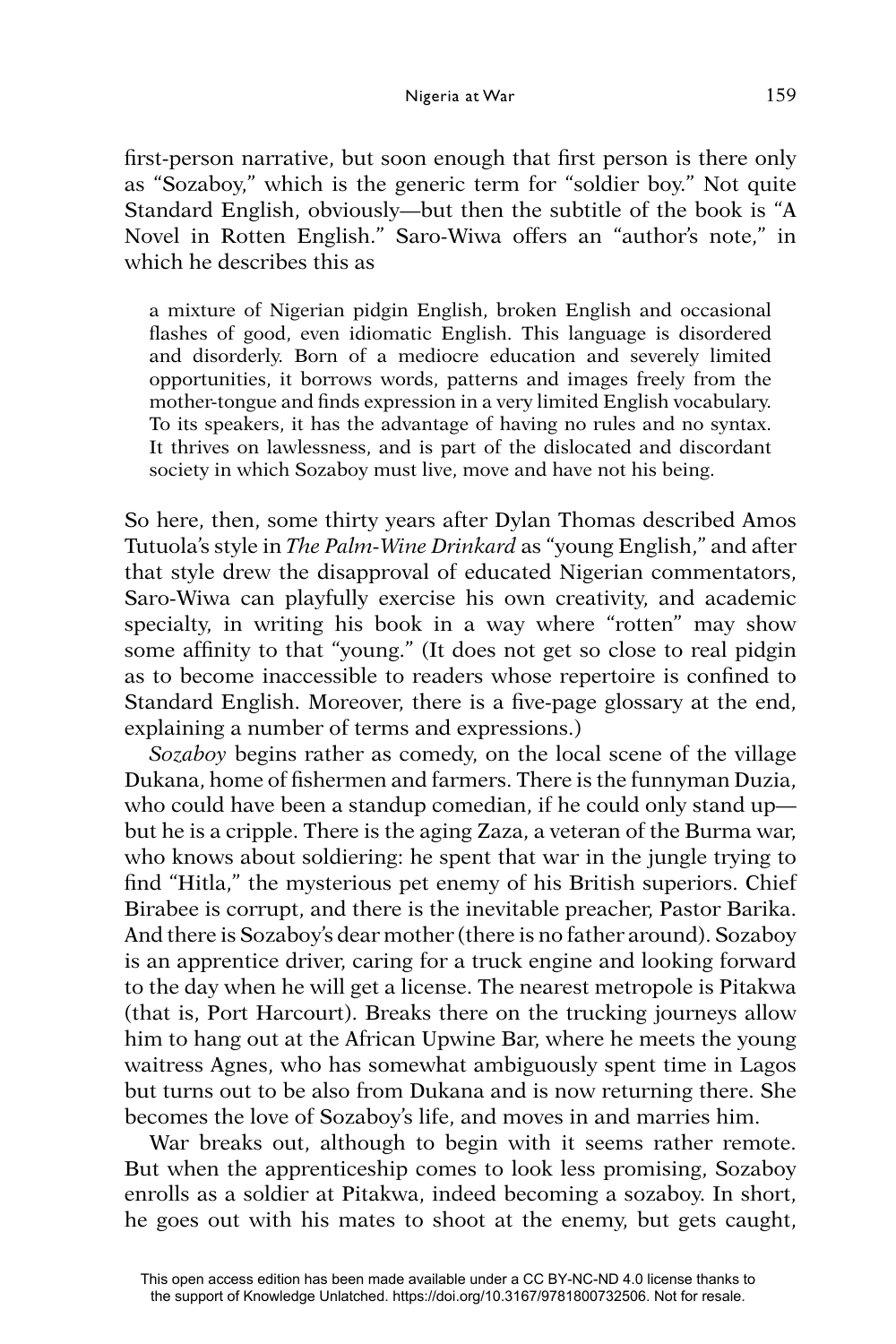and finds himself turned into a soldier on the other side, joining what was previously the enemy. Although he gets to use old acquired skills and for a while proudly drive a Land Rover, he reaches the conclusion that "war is useless nonsense and everything is just to cause confusion." "That foolish man Chief Commander General have told lie about enemy and no enemy." But as he tries to escape from all that, he just finds more chaos: people fleeing along the roads—slowly, slowly because they are too tired to go any faster; disfigured children displaying the symptoms of kwashiorkor; soldiers looting. The Red Cross is giving out food and supplies—but people like Chief Birabee and Pastor Barika lay their hands on all that and sell it for a handsome profit. One senior soldier who used to be his superior, now apparently switching sides in the war back and forth according to what allows the greater advantage, lines up Sozaboy and a number of other soldiers to kill them off with his gun, one after the other. But just before he gets to the final three, he runs out of ammunition. So they, including Sozaboy, run into the bush.

The war comes to an end. As he makes a final return to what remains of Dukana, knocking on doors to try and find out what has happened to his mama and Agnes, people look scared and slam doors in his face. Duzia, the old cripple, explains the situation to him. The villagers have consulted a juju oracle, who explained to them that Sozaboy is dead. If and when he shows up again, he must be an evil ghost. And nobody dares to be the person to tell this evil ghost that these two women were the only ones killed by a bomb, in the single air attack to hit the village. Learning that he has lost his dear ones, Sozaboy walks away from Dukana, not knowing where he is going.

Again, then, these people—Ekwensi, Achebe, Ike, Nwapa, Saro-Wiwa—were all adults during the 1960s, with their own experiences of the time of war. They kept writing about it, for another decade and more.

After Chimamanda Ngozi Adichie, there have been other war novelists of a postwar generation. Chinelo Okparanta, born in Port Harcourt in 1981, left Nigeria with her parents for the United States at age ten. Her *Under the Udala Trees* (2015) dwells on the lesbian relationship between an Igbo girl and an orphan Hausa girl toward the end of the war—thus combining two conflicts, as same-sex ties have themselves been widely disapproved of in the country.3 The *New York Times Book Review*, *Wall Street Journal*, and the *Guardian* all reviewed it favorably. Okparanta attended the Iowa Writers' Workshop, studying under Marilynne Robinson and others, to become a professor of creative writing at Bucknell University in Pennsylvania.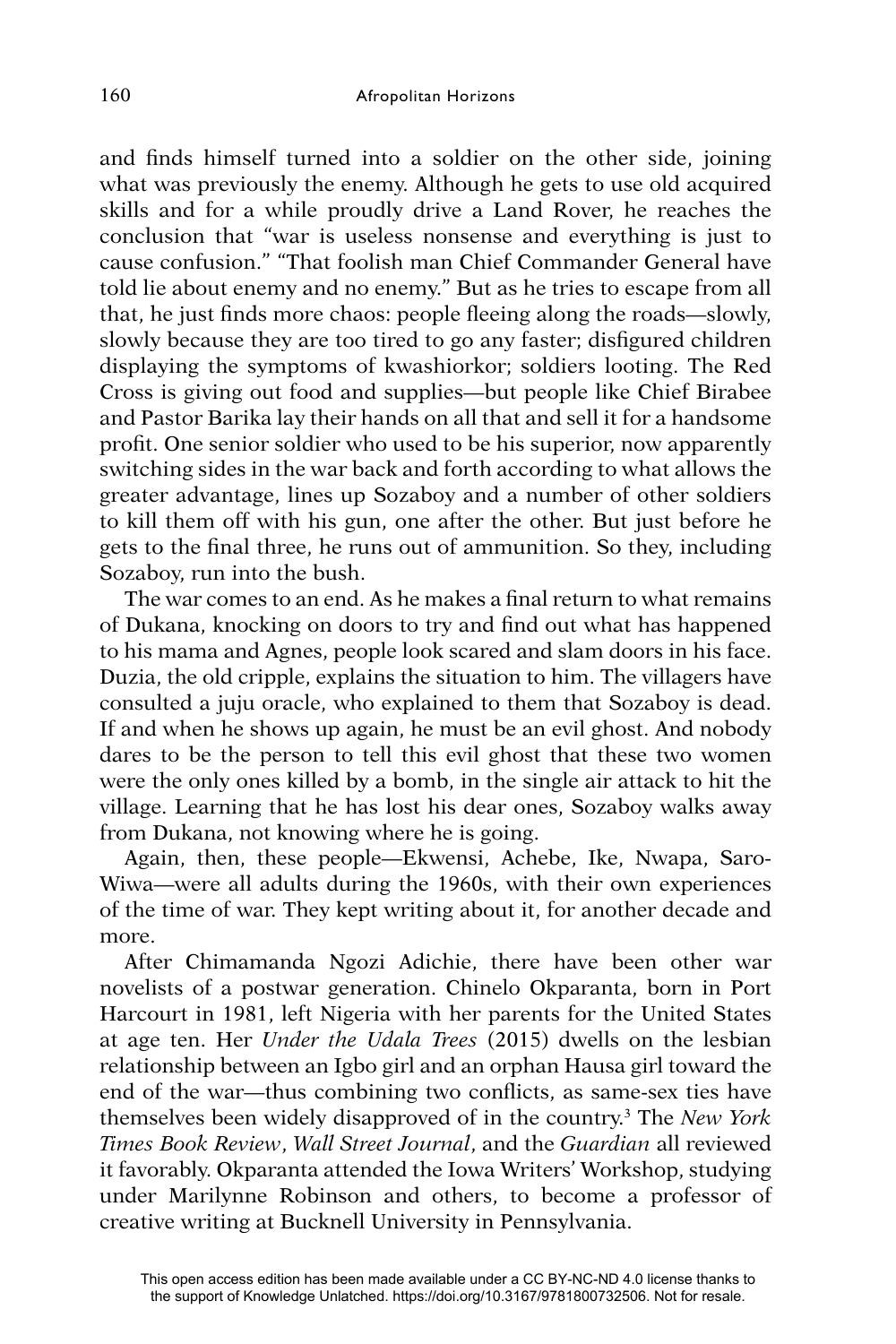A decade before that, *Beasts of No Nation* (2005) appeared, a brief first novel by Uzodinma Iweala (with enthusiastic blurbs by Salman Rushdie and from the *New Yorker* magazine), consisting of something like an imagined stream of consciousness of a child soldier at the margins of a war somewhere not really identified—but it could as well be Nigeria as anywhere else. (The choice of a first-person narrative may remind us of *Sozaboy*.) And while in an autobiographical endnote Iweala identifies himself as an American and mentions Jamaica Kincaid and Amitav Ghosh among his teachers in creative writing courses at Harvard, he notes that his two Nigerian immigrant parents would take him and his siblings back every year to the old country and the villages where they had grown up. They spoke Igbo at home. His father is a neurosurgeon; as it turns out, his mother is Ngozi Okonjo-Iweala, the renowned economist who came to serve two terms as Nigerian minister of finance, was at one point a strong candidate for the presidency of the World Bank, and is now head of the World Trade Organization.

As the Biafra war is taken up in the imagination of a later, diaspora generation, then, it becomes an Igbopolitan motif.

## **Notes**

- 1. About the 1966 military coups and about the Biafra War a great deal has been written. A pro-Biafra reportage by the British journalist Frederick Forsyth (1969), published in the middle of the war, drew much attention. Among the works by Nigerians that I know of is a memoir by Ben Gbulie  $(1981)$ , one of the young southern officers engaged in the conspiracy. Harneit-Sievers, Ahazuem, and Emezue (1997) offer "history from below," drawing on extensive interviewing and providing a view also of the seamy underside of the war, when underdisciplined Biafran soldiers did not always behave well toward their civilian compatriots. More recently, there has been an overview of the war by Gould (2013), who interviewed some main participants and portrays their personal backgrounds. One gets a sense of a rather anarchic war scene, with certain senior officers pursuing their own agendas.
- 2. The only clear reference by name to a political participant in the crisis is to one "Okpara," who is raising money for an army. This is presumably Michael Okpara, premier of the Eastern Region of Nigeria in the times before the first military coup. Sozaboy's "Chief Commander General" can hardly be anybody but Biafra's leader, Odumegwu Ojukwu.
- 3. At the end of the book there is an author's note pointing out that in 2014, President Goodluck Jonathan signed into law the criminalizing of samesex relationships, and that in Northern states the punishment is death by stoning.

This open access edition has been made available under a CC BY-NC-ND 4.0 license thanks to the support of Knowledge Unlatched. https://doi.org/10.3167/9781800732506. Not for resale.